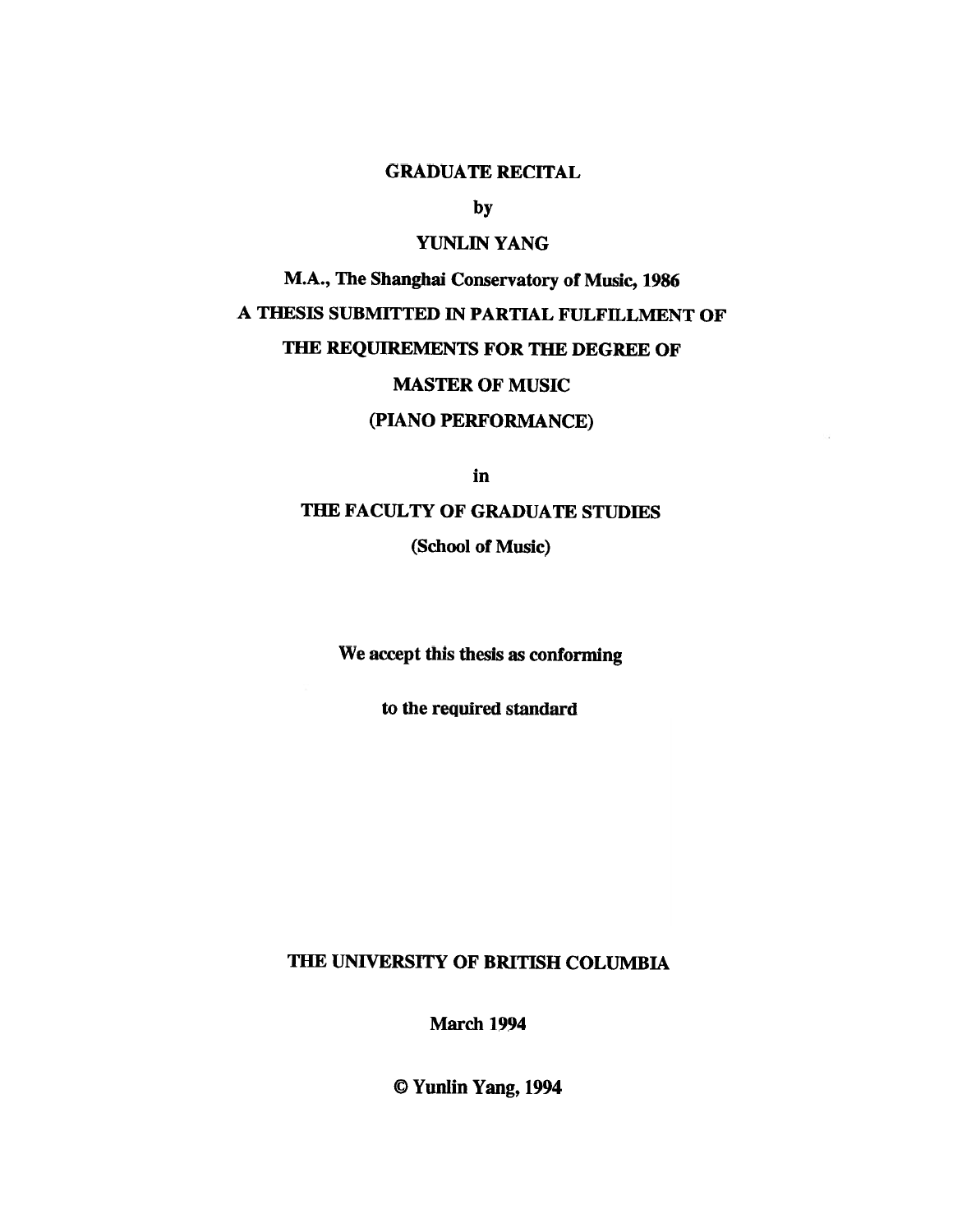In presenting this thesis in partial fulfilment of the requirements for an advanced degree at the University of British Columbia, <sup>I</sup> agree that the Library shall make it freely available for reference and study. <sup>I</sup> further agree that permission for extensive copying of this thesis for scholarly purposes may be granted by the head of my department or by his or her representatives. It is understood that copying or publication of this thesis for financial gain shall not be allowed without my written permission.

(Signature)

Department of School of Music

The University of British Columbia Vancouver, Canada

Date Mar. 25, 1994

 $\lambda$